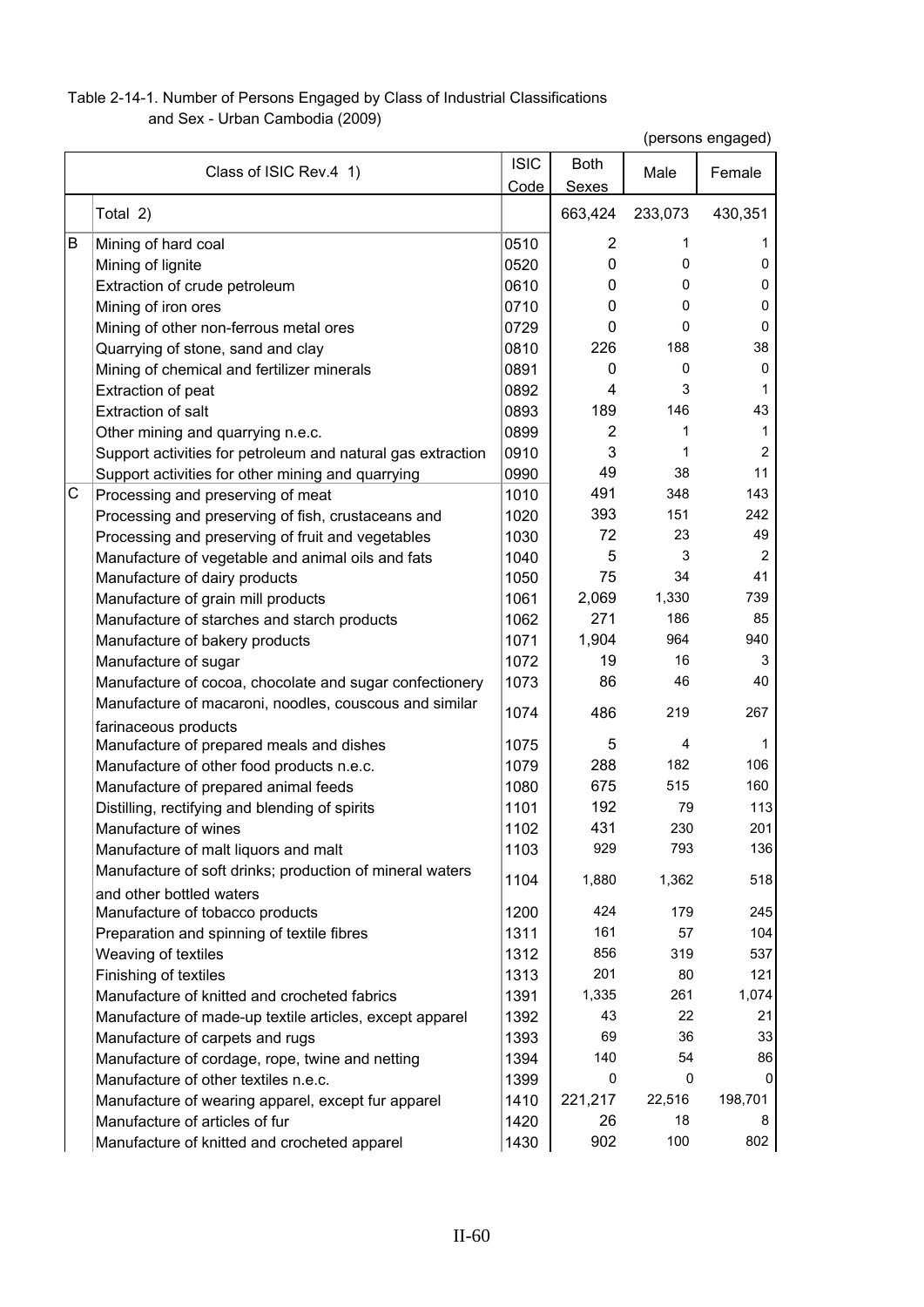| Class of ISIC Rev.4 1)                                                 | <b>ISIC</b> | <b>Both</b>    | Male  | Female  |
|------------------------------------------------------------------------|-------------|----------------|-------|---------|
|                                                                        | Code        | <b>Sexes</b>   |       |         |
| Tanning and dressing of leather; dressing and dyeing of fur            | 1511        | 99             | 20    | 79      |
| Manufacture of luggage, handbags and the like, saddlery<br>and harness | 1512        | 313            | 211   | 102     |
| Manufacture of footwear                                                | 1520        | 17,776         | 1,964 | 15,812  |
| Sawmilling and planing of wood                                         | 1610        | 168            | 89    | 79      |
|                                                                        | 1621        | 21             | 17    | 4       |
| Manufacture of veneer sheets and wood-based panels                     |             |                |       |         |
| Manufacture of builders' carpentry and joinery                         | 1622        | 734            | 598   | 136     |
| Manufacture of wooden containers                                       | 1623        | 11             | 9     | 2       |
| Manufacture of other products of wood; manufacture of                  | 1629        | 96             | 45    | 51      |
| articles of cork, straw and plaiting materials                         |             |                |       |         |
| Manufacture of pulp, paper and paperboard                              | 1701        | 303            | 222   | 81      |
| Manufacture of corrugated paper and paperboard and of                  | 1702        | 442            | 328   | 114     |
| containers of paper and paperboard                                     |             |                |       |         |
| Manufacture of other articles of paper and paperboard                  | 1709        | 25             | 15    | 10      |
| Printing                                                               | 1811        | 2,361          | 683   | 1,678   |
| Service activities related to printing                                 | 1812        | 649            | 413   | 236     |
| Reproduction of recorded media                                         | 1820        | 32             | 21    | 11      |
| Manufacture of coke oven products                                      | 1910        | 65             | 45    | 20      |
| Manufacture of refined petroleum products                              | 1920        | 0              | 0     | 0       |
| Manufacture of basic chemicals                                         | 2011        | $\overline{2}$ | 1     | 1       |
| Manufacture of fertilizers and nitrogen compounds                      | 2012        | 27             | 18    | 9       |
| Manufacture of plastics and synthetic rubber in primary                | 2013        | 242            | 173   | 69      |
| Manufacture of pesticides and other agrochemical products              | 2021        | 30             | 27    | 3       |
| Manufacture of paints, varnishes and similar coatings,                 |             |                |       |         |
| printing ink and mastics                                               | 2022        | 163            | 143   | 20      |
| Manufacture of soap and detergents, cleaning and                       |             |                |       |         |
| polishing preparations, perfumes and toilet preparations               | 2023        | 73             | 46    | 27      |
| Manufacture of man-made fibres                                         | 2030        | 17             | 10    | 7       |
| Manufacture of pharmaceuticals, medicinal chemical and                 |             |                |       |         |
|                                                                        | 2100        | 242            | 153   | 89      |
| botanical products                                                     |             |                |       |         |
| Manufacture of rubber tyres and tubes; retreading and                  | 2211        | 76             | 64    | $12 \,$ |
| rebuilding of rubber tyres                                             |             | 47             | 31    | 16      |
| Manufacture of other rubber products                                   | 2219        |                |       |         |
| Manufacture of plastics products                                       | 2220        | 357            | 228   | 129     |
| Manufacture of glass and glass products                                | 2310        | 932            | 799   | 133     |
| Manufacture of non-metallic mineral products n.e.c.                    | 2390        | 0              | 0     | 0       |
| Manufacture of refractory products                                     | 2391        | 14             | 11    | 3       |
| Manufacture of clay building materials                                 | 2392        | 1,692          | 1,090 | 602     |
| Manufacture of other porcelain and ceramic products                    | 2393        | 0              | 0     | 0       |
| Manufacture of cement, lime and plaster                                | 2394        | 19             | 15    | 4       |
| Manufacture of articles of concrete, cement and plaster                | 2395        | 1,557          | 1,187 | 370     |
| Cutting, shaping and finishing of stone                                | 2396        | 34             | 19    | 15      |
| Manufacture of other non-metallic mineral products                     | 2399        | 4              | 3     | 1       |
| Manufacture of basic iron and steel                                    | 2410        | 143            | 116   | 27      |
| Manufacture of basic precious and other non-ferrous                    | 2420        | 67             | 64    | 3       |
| Casting of iron and steel                                              | 2431        | 65             | 64    | 1       |
| Casting of non-ferrous metals                                          | 2432        | 30             | 21    | 9       |
| Manufacture of structural metal products                               | 2511        | 3,148          | 2,741 | 407     |
| Manufacture of tanks, reservoirs and containers of metal               | 2512        | 427            | 342   | 85      |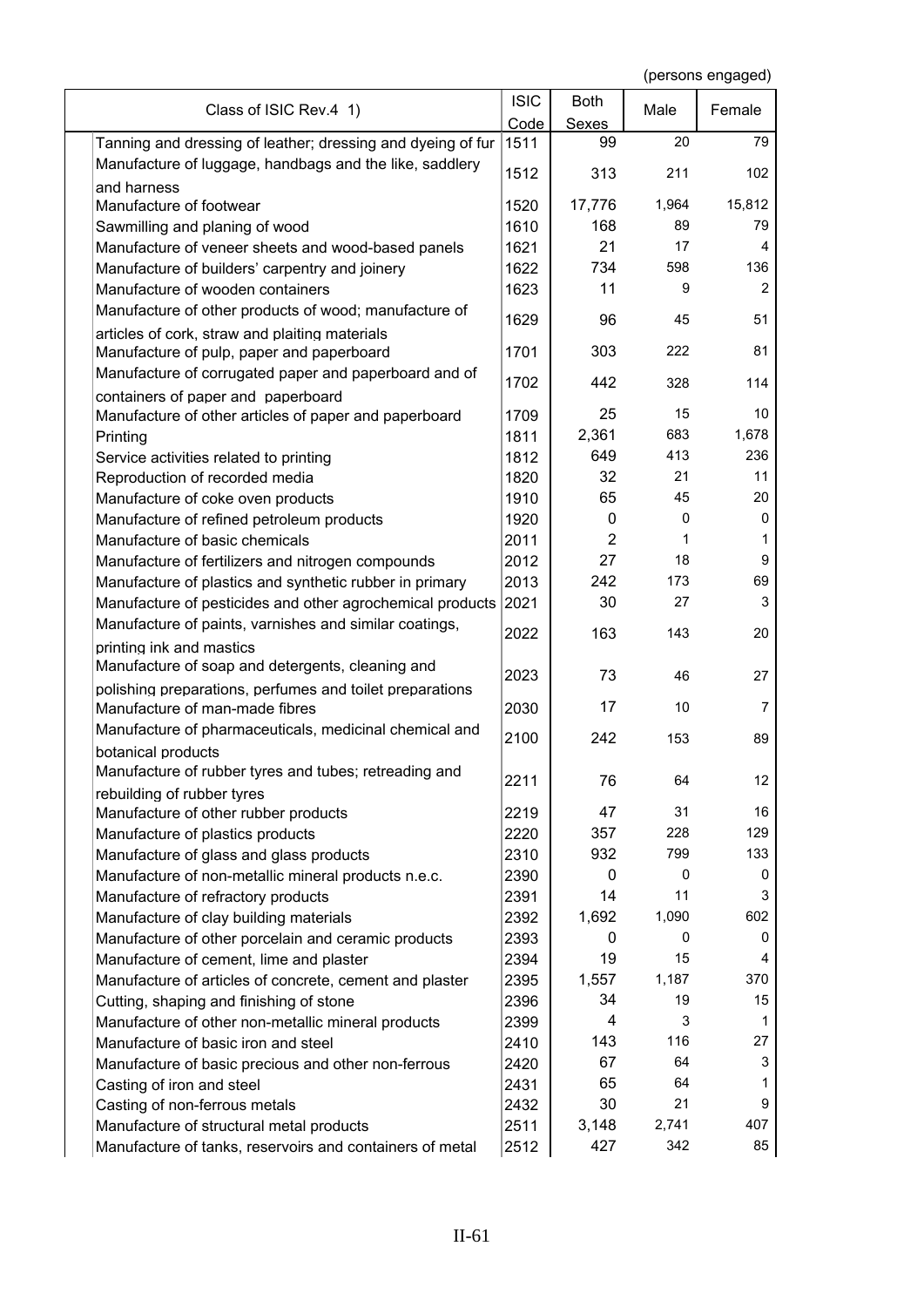|   | Class of ISIC Rev.4 1)                                        | <b>ISIC</b> | <b>Both</b>    | Male           | Female         |
|---|---------------------------------------------------------------|-------------|----------------|----------------|----------------|
|   | Manufacture of steam generators, except central heating       | Code        | <b>Sexes</b>   |                |                |
|   | hot water boilers                                             | 2513        | 0              | 0              | 0              |
|   | Manufacture of weapons and ammunition                         | 2520        | $\overline{2}$ | $\overline{2}$ | 0              |
|   | Forging, pressing, stamping and roll-forming of metal;        |             |                |                |                |
|   | powder metallurgy                                             | 2591        | 75             | 57             | 18             |
|   | Treatment and coating of metals; machining                    | 2592        | 1,886          | 1,663          | 223            |
|   | Manufacture of cutlery, hand tools and general hardware       | 2593        | 270            | 225            | 45             |
|   | Manufacture of other fabricated metal products n.e.c.         | 2599        | 1,724          | 1,539          | 185            |
|   | Manufacture of electronic components and boards               | 2610        | 9              | 7              | $\overline{2}$ |
|   | Manufacture of communication equipment                        | 2630        | 33             | 17             | 16             |
|   | Manufacture of irradiation, electrometrical and               |             |                |                |                |
|   | electrotherapeutic equipment                                  | 2660        | 1              | 1              | 0              |
|   | Manufacture of magnetic and optical media                     | 2680        | 1              | 1              | 0              |
|   | Manufacture of electric motors, generators, transformers      |             |                |                |                |
|   | and electricity distribution and control apparatusand         | 2710        | 10             | 8              | $\overline{2}$ |
|   | control apparatus                                             |             |                |                |                |
|   | Manufacture of other electronic and electric wires and        | 2732        | 35             | 30             | 5              |
|   | Manufacture of wiring devices                                 | 2733        | 3              | $\overline{2}$ | 1              |
|   | Manufacture of domestic appliances                            | 2750        | 155            | 45             | 110            |
|   | Manufacture of engines and turbines, except aircraft,         |             |                |                |                |
|   | vehicle and cycle engines                                     | 2811        | 0              | 0              | 0              |
|   | Manufacture of other pumps, compressors, taps and valves 2813 |             | 8              | 8              | 0              |
|   | Manufacture of ovens, furnaces and furnace burners            | 2815        | 61             | 40             | 21             |
|   | Manufacture of other general-purpose machinery                | 2819        | 18             | 17             | 1              |
|   | Manufacture of agricultural and forestry machinery            | 2821        | $\overline{2}$ | $\overline{2}$ | 0              |
|   | Manufacture of machinery for food, beverage and tobacco       |             |                |                |                |
|   | processing                                                    | 2825        | 3              | 1              | $\overline{2}$ |
|   | Manufacture of motor vehicles                                 | 2910        | 0              | 0              | 0              |
|   | Manufacture of bodies (coachwork) for motor vehicles;         |             |                |                |                |
|   | manufacture of trailers and semi-trailers                     | 2920        | 10             | 8              | 2              |
|   | Manufacture of parts and accessories for motor vehicles       | 2930        | 17             | 17             | 0              |
|   | Building of ships and floating structures                     | 3011        | 33             | 26             | 7              |
|   | Building of pleasure and sporting boats                       | 3012        | 0              | 0              | 0              |
|   | Manufacture of motorcycles                                    | 3091        | 252            | 201            | 51             |
|   | Manufacture of bicycles and invalid carriages                 | 3092        | 42             | 29             | 13             |
|   | Manufacture of other transport equipment n.e.c.               | 3099        | 40             | 32             | 8              |
|   | Manufacture of furniture                                      | 3100        | 1,701          | 1,390          | 311            |
|   | Manufacture of jewellery and related articles                 | 3211        | 1,768          | 1,298          | 470            |
|   | Manufacture of imitation jewellery and related articles       | 3212        | 90             | 50             | 40             |
|   | Manufacture of musical instruments                            | 3220        | 3              | 3              | 0              |
|   | Other manufacturing n.e.c.                                    | 3290        | 18             | 12             | 6              |
|   | Repair of fabricated metal products                           | 3311        | $\overline{7}$ | $\overline{4}$ | 3              |
|   | Repair of machinery                                           | 3312        | 324            | 265            | 59             |
|   | Repair of electronic and optical equipment                    | 3313        | 518            | 436            | 82             |
|   | Repair of electrical equipment                                | 3314        | 223            | 197            | 26             |
|   | Repair of transport equipment, except motor vehicles          | 3315        | 33             | 31             | 2              |
|   | Repair of other equipment                                     | 3319        | 57             | 46             | 11             |
|   | Installation of industrial machinery and equipment            | 3320        | 72             | 65             | 7              |
| D | Electric power generation, transmission and distribution      | 3510        | 2,963          | 2,202          | 761            |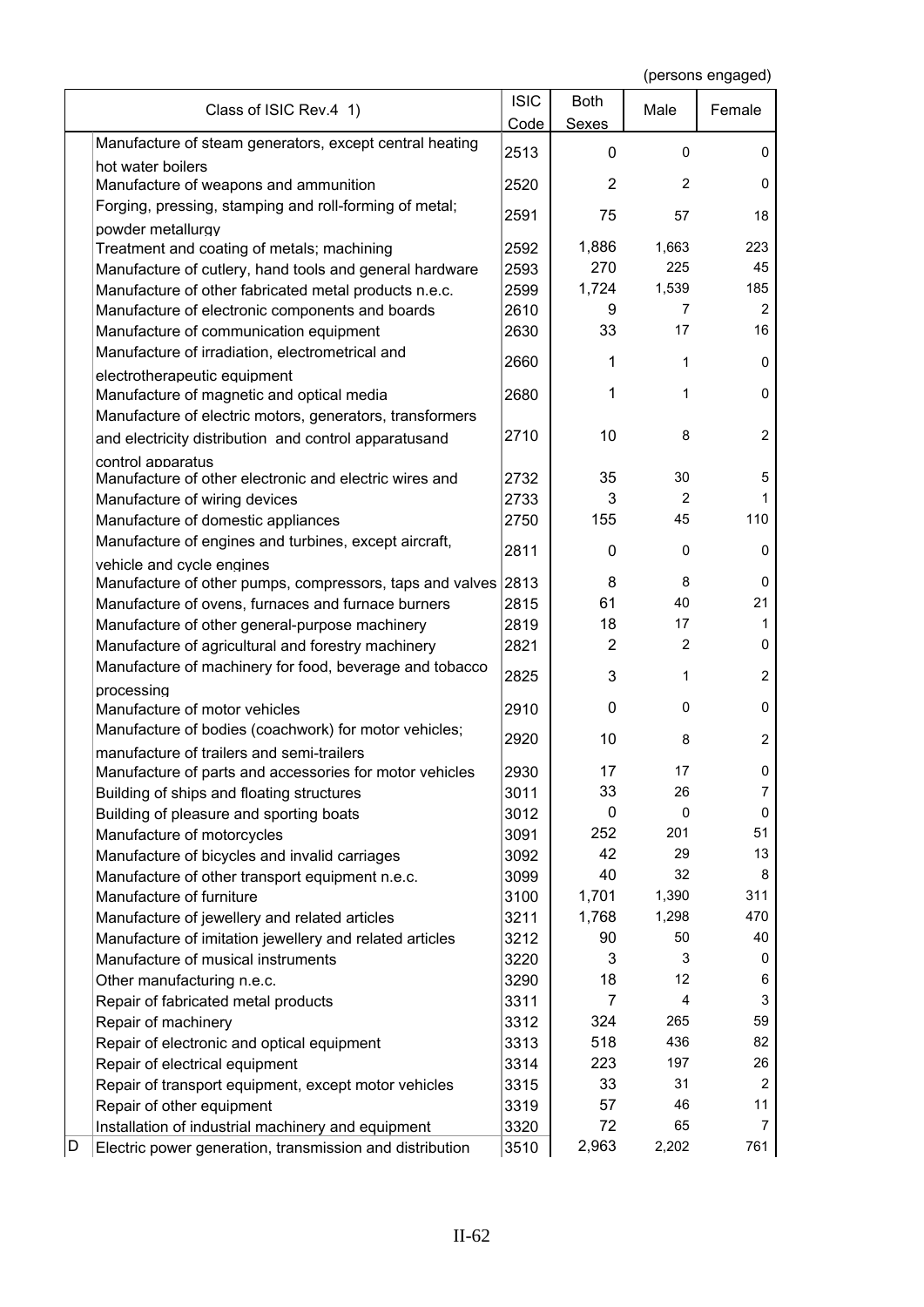|   | Class of ISIC Rev.4 1)                                     | <b>ISIC</b> | <b>Both</b>  | Male           | Female         |
|---|------------------------------------------------------------|-------------|--------------|----------------|----------------|
|   |                                                            | Code        | <b>Sexes</b> |                |                |
|   | Manufacture of gas; distribution of gaseous fuels through  | 3520        | 77           | 48             | 29             |
|   | Steam and air conditioning supply                          | 3530        | 23           | 23             | 0              |
| Е | Water collection, treatment and supply                     | 3600        | 424          | 311            | 113            |
|   | Collection of non-hazardous waste                          | 3811        | 1,411        | 918            | 493            |
|   | Treatment and disposal of non-hazardous waste              | 3821        | 0            | 0              | 0              |
|   | Materials recovery                                         | 3830        | 27           | 27             | 0              |
| F | Construction of buildings                                  | 4100        | 890          | 651            | 239            |
|   | Construction of roads and railways                         | 4210        | 137          | 110            | 27             |
|   | Construction of utility projects                           | 4220        | 68           | 52             | 16             |
|   | Construction of other civil engineering projects           | 4290        | 5            | 2              | 3              |
|   | Site preparation                                           | 4312        | 24           | 20             | 4              |
|   | <b>Electrical installation</b>                             | 4321        | 4            | $\overline{4}$ | 0              |
|   | Plumbing, heat and air-conditioning installation           | 4322        | 11           | 9              | $\overline{c}$ |
|   | Other construction installation                            | 4329        | $\mathbf{0}$ | 0              | $\mathbf 0$    |
|   | Building completion and finishing                          | 4330        | 85           | 73             | 12             |
|   | Other specialized construction activities                  | 4390        | 4            | $\overline{4}$ | 0              |
| G | Sale of motor vehicles                                     | 4510        | 1,017        | 807            | 210            |
|   | Maintenance and repair of motor vehicles                   | 4520        | 9,776        | 8,027          | 1,749          |
|   | Sale of motor vehicle parts and accessories                | 4530        | 2,665        | 1,906          | 759            |
|   | Sale, maintenance and repair of motorcycles and related    |             |              |                |                |
|   | parts and accessories                                      | 4540        | 10,102       | 7,546          | 2,556          |
|   | Wholesale on a fee or contract basis                       | 4610        | 868          | 503            | 365            |
|   | Wholesale of agricultural raw materials and live animals   | 4620        | 1,400        | 747            | 653            |
|   | Wholesale of food, beverages and tobacco                   | 4630        | 1,017        | 616            | 401            |
|   | Wholesale of textiles, clothing and footwear               | 4641        | 132          | 56             | 76             |
|   | Wholesale of other household goods                         | 4649        | 242          | 137            | 105            |
|   | Wholesale of computers, computer peripheral equipment      |             |              |                |                |
|   | and software                                               | 4651        | 9            | 4              | 5              |
|   | Wholesale of electronic and telecommunications             |             |              |                |                |
|   | equipment and parts                                        | 4652        | 665          | 411            | 254            |
|   | Wholesale of agricultural machinery, equipment and         | 4653        | 398          | 268            | 130            |
|   | Wholesale of other machinery and equipment                 | 4659        | 623          | 398            | 225            |
|   | Wholesale of solid, liquid and gaseous fuels and related   | 4661        | 308          | 182            | 126            |
|   | Wholesale of metals and metal ores                         | 4662        | 1,062        | 612            | 450            |
|   | Wholesale of construction materials, hardware, plumbing    |             |              |                |                |
|   | and heating equipment and supplies                         | 4663        | 5,549        | 3,549          | 2,000          |
|   | Wholesale of waste and scrap and other products n.e.c.     | 4669        | 218          | 115            | 103            |
|   | Non-specialized wholesale trade                            | 4690        | 275          | 166            | 109            |
|   | Retail sale in non-specialized stores with food, beverages |             |              |                |                |
|   | or tobacco predominating                                   | 4711        | 3,450        | 1,335          | 2,115          |
|   | Other retail sale in non-specialized stores                | 4719        | 36,738       | 12,287         | 24,451         |
|   | Retail sale of food in specialized stores                  | 4721        | 7,988        | 2,016          | 5,972          |
|   | Retail sale of beverages in specialized stores             | 4722        | 5,550        | 2,128          | 3,422          |
|   | Retail sale of tobacco products in specialized stores      | 4723        | 383          | 200            | 183            |
|   |                                                            | 4730        | 3,654        | 2,205          | 1,449          |
|   | Retail sale of automotive fuel in specialized stores       |             |              |                |                |
|   | Retail sale of computers, peripheral units, software and   | 4741        | 6,234        | 3,642          | 2,592          |
|   | telecommunications equipment in specialized stores         | 4742        | 1,553        | 824            | 729            |
|   | Retail sale of audio and video equipment in specialized    |             | 664          | 169            | 495            |
|   | Retail sale of textiles in specialized stores              | 4751        |              |                |                |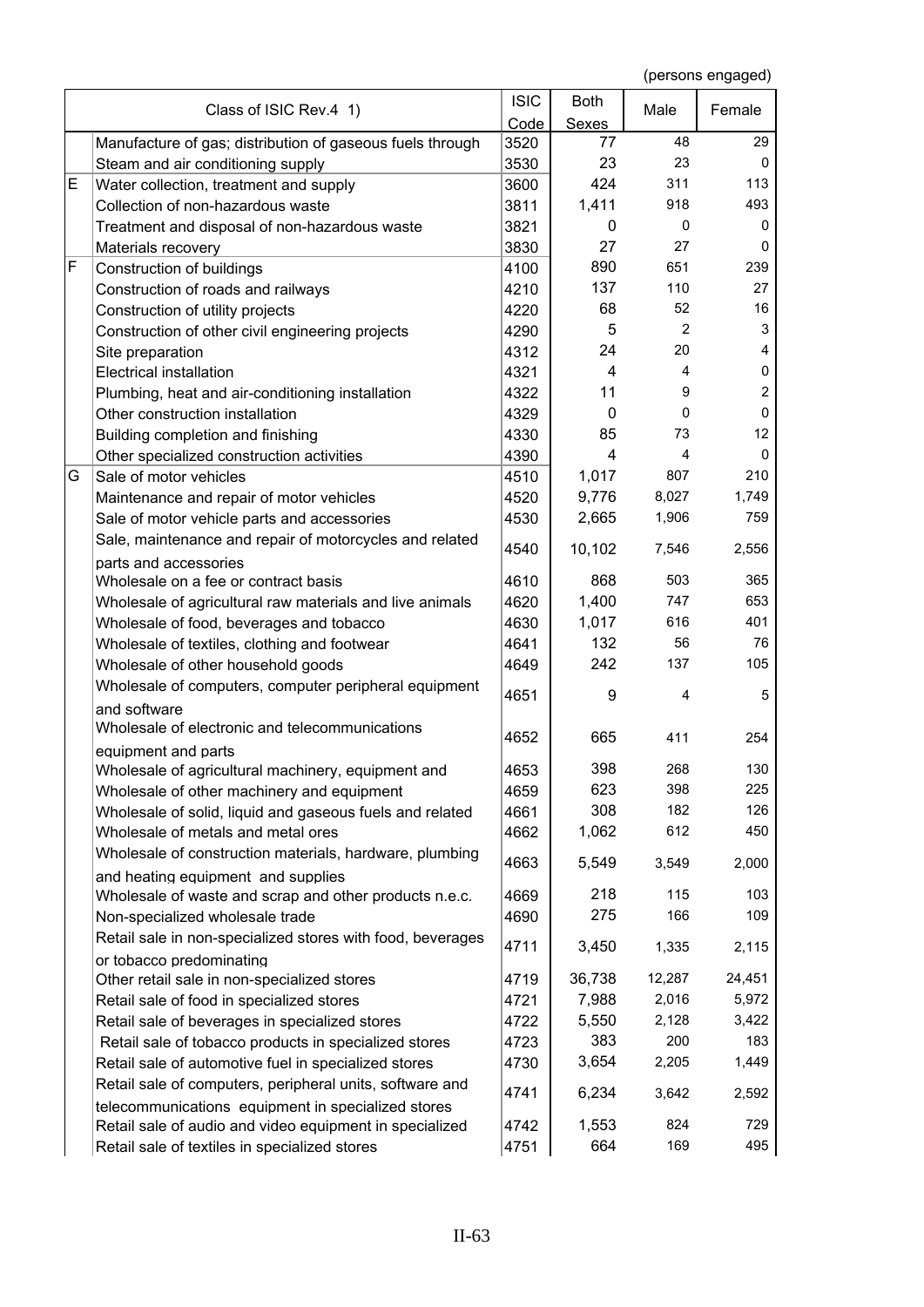|    | Class of ISIC Rev.4 1)                                       | <b>ISIC</b> | <b>Both</b>    | Male   | Female         |
|----|--------------------------------------------------------------|-------------|----------------|--------|----------------|
|    |                                                              | Code        | <b>Sexes</b>   |        |                |
|    | Retail sale of hardware, paints and glass in specialized     | 4752        | 462            | 270    | 192            |
|    | Retail sale of carpets, rugs, wall and floor coverings in    | 4753        | 437            | 153    | 284            |
|    | specialized stores                                           |             |                |        |                |
|    | Retail sale of electrical household appliances, furniture,   | 4759        | 6,206          | 2,758  | 3,448          |
|    | lighting equipment and other household articles in           |             |                |        |                |
|    | Retail sale of books, newspapers and stationary in           | 4761        | 1,282          | 449    | 833            |
|    | specialized stores                                           |             |                |        |                |
|    | Retail sale of music and video recordings in specialized     | 4762        | 767            | 295    | 472            |
|    | Retail sale of sporting equipment in specialized stores      | 4763        | 709            | 403    | 306            |
|    | Retail sale of games and toys in specialized stores          | 4764        | 476            | 128    | 348            |
|    | Retail sale of clothing, footwear and leather articles in    | 4771        | 3,779          | 812    | 2,967          |
|    | specialized stores                                           |             |                |        |                |
|    | Retail sale of pharmaceutical and medical goods, cosmetic    | 4772        | 7,847          | 2,696  | 5,151          |
|    | and toilet articles in specialized stores                    |             |                |        |                |
|    | Other retail sale of new goods in specialized stores         | 4773        | 5,913          | 2,260  | 3,653          |
|    | Retail sale of second-hand goods                             | 4774        | 859            | 223    | 636            |
|    | Retail sale via stalls and markets of food, beverages and    | 4781        | 5,929          | 1,027  | 4,902          |
|    | tobacco products                                             |             |                |        |                |
|    | Retail sale via stalls and markets of textiles, clothing and | 4782        | 16,396         | 2,978  | 13,418         |
|    | footwear                                                     |             |                |        |                |
|    | Retail sale via stalls and markets of other goods            | 4789        | 148            | 50     | 98             |
|    | Retail sale via mail order houses or via Internet            | 4791        | 0              | 0      | 0              |
|    | Other retail sale not in stores, stalls or markets           | 4799        | $\overline{2}$ | 0      | $\overline{2}$ |
| н  | Passenger rail transport, interurban                         | 4911        | 12             | 8      | 4              |
|    | Urban and suburban passenger land transport                  | 4921        | 600            | 403    | 197            |
|    | Other passenger land transport                               | 4922        | 784            | 713    | 71             |
|    | Freight transport by road                                    | 4923        | 1,144          | 902    | 242            |
|    | Transport via pipeline                                       | 4930        | 0              | 0      | 0              |
|    | Sea and coastal passenger water transport                    | 5011        | 10             | 3      | 7              |
|    | Sea and coastal freight water transport                      | 5012        | 56             | 42     | 14             |
|    | Inland passenger water transport                             | 5021        | 38             | 26     | 12             |
|    | Inland freight water transport                               | 5022        | 9              | 7      | $\overline{c}$ |
|    | Passenger air transport                                      | 5110        | 221            | 193    | 28             |
|    | Freight air transport                                        | 5120        | 55             | 31     | 24             |
|    | Warehousing and storage                                      | 5210        | 1,446          | 1,246  | 200            |
|    | Service activities incidental to land transportation         | 5221        | 567            | 425    | 142            |
|    | Service activities incidental to water transportation        | 5222        | 223            | 180    | 43             |
|    | Service activities incidental to air transportation          | 5223        | 7              | 4      | 3              |
|    | Cargo handling                                               | 5224        | 1,314          | 1,207  | 107            |
|    | Other transportation support activities                      | 5229        | 120            | 32     | 88             |
|    | Postal activities                                            | 5310        | 144            | 84     | 60             |
|    | Courier activities                                           | 5320        | 10             | 6      | 4              |
| I  | Short term accommodation activities                          | 5510        | 17,724         | 8,598  | 9,126          |
|    | Camping grounds, recreational vehicle parks and trailer      | 5520        | 1              | 0      | 1              |
|    | Other accommodation                                          | 5590        | 249            | 93     | 156            |
|    | Restaurants and mobile food service activities               | 5610        | 45,221         | 16,493 | 28,728         |
|    | Event catering                                               | 5621        | 2,032          | 1,397  | 635            |
|    | Other food service activities                                | 5629        | 115            | 58     | 57             |
|    | Beverage serving activities                                  | 5630        | 2,301          | 743    | 1,558          |
| IJ | Book publishing                                              | 5811        | 455            | 297    | 158            |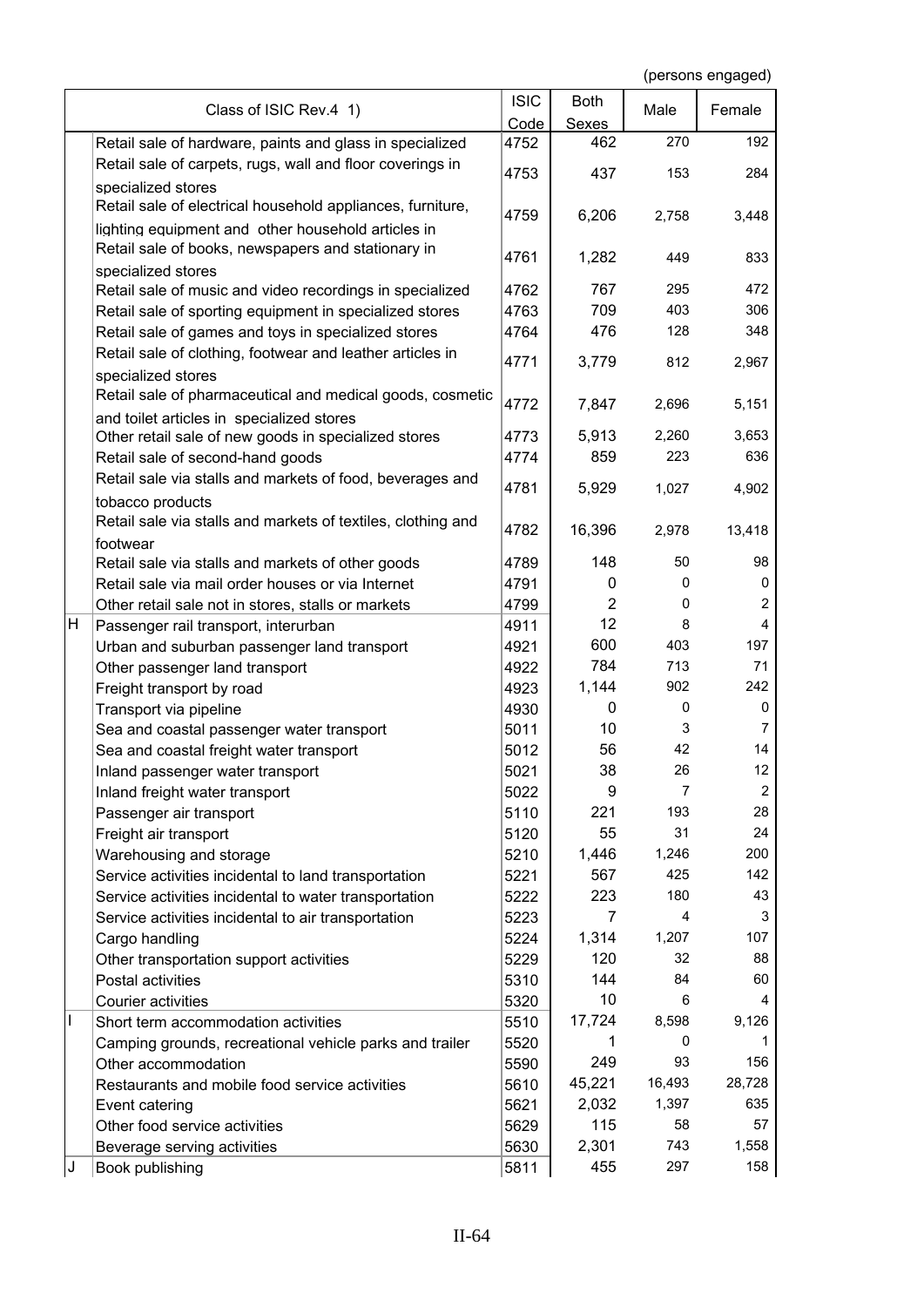|   | Class of ISIC Rev.4 1)                                                                                  | <b>ISIC</b>  | <b>Both</b>        | Male           | Female         |
|---|---------------------------------------------------------------------------------------------------------|--------------|--------------------|----------------|----------------|
|   |                                                                                                         | Code<br>5812 | <b>Sexes</b><br>15 | 8              | 7              |
|   | Publishing of directories and mailing lists                                                             | 5813         | 349                | 249            | 100            |
|   | Publishing of newspapers, journals and periodicals<br>Other publishing activities                       | 5819         | 83                 | 56             | 27             |
|   | Motion picture, video and television programme production                                               |              |                    |                |                |
|   | activities                                                                                              | 5911         | 5                  | 4              | 1              |
|   | Motion picture, video and television programme post-                                                    |              |                    |                |                |
|   | production activities                                                                                   | 5912         | 4                  | $\overline{4}$ | 0              |
|   | Motion picture, video and television programme distribution                                             |              |                    |                |                |
|   | activities                                                                                              | 5913         | 6                  | 3              | 3              |
|   | Motion picture projection activities                                                                    | 5914         | 112                | 66             | 46             |
|   | Sound recording and music publishing activities                                                         | 5920         | 187                | 132            | 55             |
|   | Radio broadcasting                                                                                      | 6010         | 503                | 327            | 176            |
|   | Television programming                                                                                  | 6021         | 358                | 246            | 112            |
|   | <b>Broadcasting activities</b>                                                                          | 6022         | 124                | 103            | 21             |
|   | Wired telecommunications activities                                                                     | 6110         | 13                 | 5              | 8              |
|   | Wireless telecommunications activities                                                                  | 6120         | 3,551              | 2,131          | 1,420          |
|   | Satellite telecommunications activities                                                                 | 6130         | 539                | 373            | 166            |
|   | Other telecommunications activities                                                                     | 6190         | 216                | 113            | 103            |
|   | Other information technology and computer service                                                       | 6209         | 23                 | 19             | 4              |
|   | Web portals                                                                                             | 6312         | 103                | 67             | 36             |
|   | News agency activities                                                                                  | 6391         | 92                 | 77             | 15             |
|   | Other information service activities n.e.c.                                                             | 6399         | 110                | 18             | 92             |
| Κ | Central banking                                                                                         | 6411         | 166                | 88             | 78             |
|   | Other monetary intermediation                                                                           | 6419         | 4,262              | 2,570          | 1,692          |
|   | Activities of holding companies                                                                         | 6420         | 6                  | 4              | $\overline{c}$ |
|   | Trusts, funds and similar financial entities                                                            | 6430         | 157                | 108            | 49             |
|   | <b>Financial leasing</b>                                                                                | 6491         | 19                 | 15             | 4              |
|   | Other credit granting                                                                                   | 6492         | 4,848              | 3,217          | 1,631          |
|   | Other financial service activities, except insurance and                                                | 6499         | 5,734              | 2,084          | 3,650          |
|   | pension funding activities, n.e.c.                                                                      |              |                    |                |                |
|   | Life insurance                                                                                          | 6511         | 44                 | 19             | 25             |
|   | Non-life insurance                                                                                      | 6512         | 130                | 82             | 48             |
|   | Administration of financial markets                                                                     | 6611         | 3                  | $\overline{2}$ | 1              |
|   | Other activities auxiliary to financial service activities                                              | 6619         | 0                  | 0              | 0              |
|   | Activities of insurance agents and brokers                                                              | 6622         | 149                | 125            | 24             |
| L | Fund management activities                                                                              | 6630         | 9<br>14            | 8<br>10        | 1<br>4         |
|   | Real estate activities with own or leased property<br>Real estate activities on a fee or contract basis | 6810<br>6820 | 381                | 238            | 143            |
| М | Legal activities                                                                                        | 6910         | 565                | 351            | 214            |
|   | Accounting, bookkeeping and auditing activities; tax                                                    | 6920         | 286                | 151            | 135            |
|   | Activities of head offices                                                                              | 7010         | 123                | 62             | 61             |
|   | Architectural and engineering activities and related                                                    |              |                    |                |                |
|   | technical consultancy                                                                                   | 7110         | 163                | 138            | 25             |
|   | Research and experimental development on natural                                                        |              |                    |                |                |
|   | sciences and engineering                                                                                | 7210         | 11                 | $\overline{7}$ | 4              |
|   | Research and experimental development on social                                                         |              |                    |                |                |
|   | sciences and humanities                                                                                 | 7220         | 34                 | 27             | 7              |
|   | Advertising                                                                                             | 7310         | 212                | 136            | 76             |
|   | Specialized design activities                                                                           | 7410         | 44                 | 29             | 15             |
|   | Photographic activities                                                                                 | 7420         | 1,588              | 877            | 711            |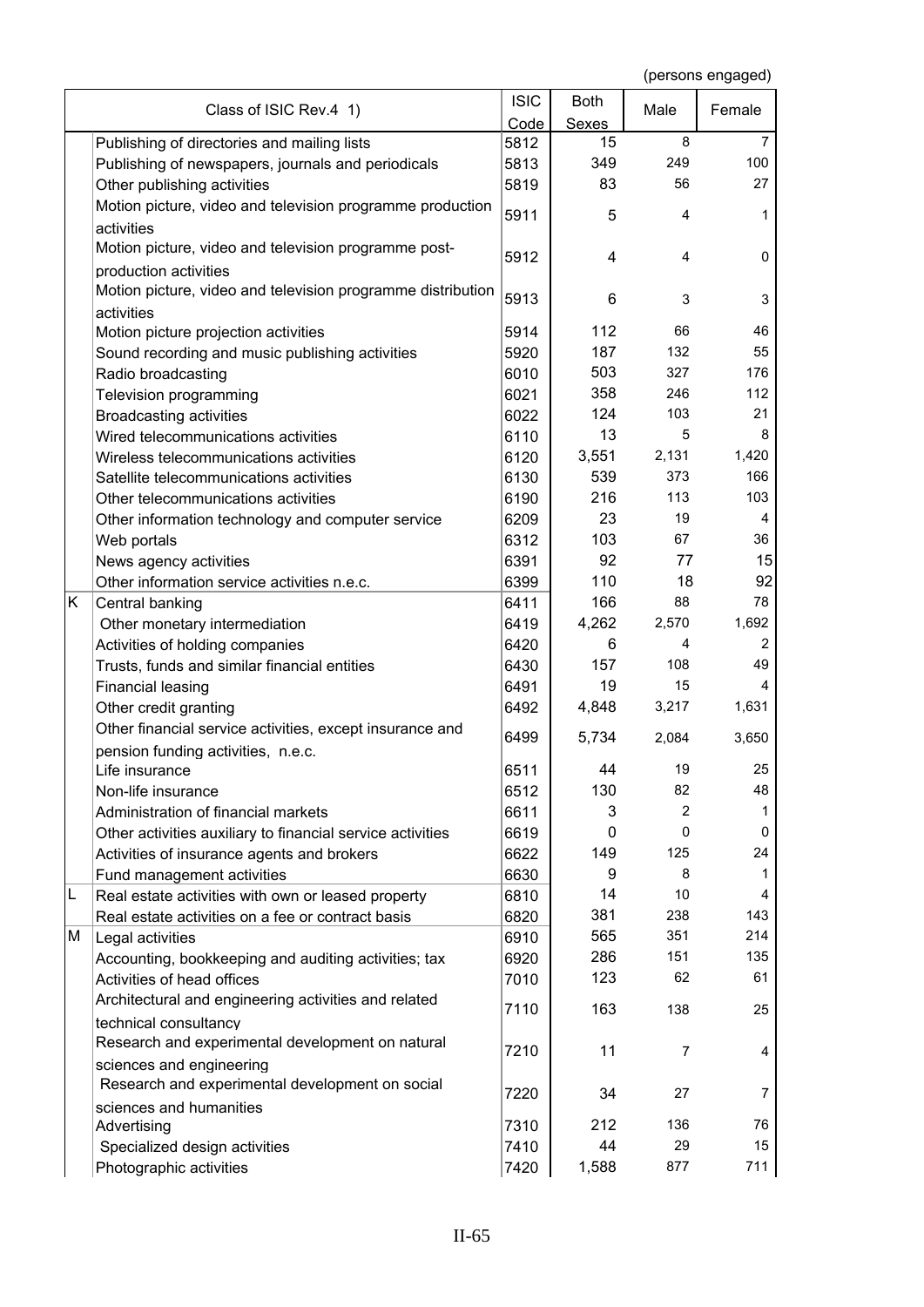|              | Class of ISIC Rev.4 1)                                          | <b>ISIC</b> | <b>Both</b>    | Male           | Female         |
|--------------|-----------------------------------------------------------------|-------------|----------------|----------------|----------------|
|              |                                                                 | Code        | <b>Sexes</b>   |                |                |
|              | Other professional, scientific and technical activities n.e.c.  | 7490        | 32             | 28             | 4              |
|              | Veterinary activities                                           | 7500        | 65             | 50             | 15             |
| $\mathsf{N}$ | Renting and leasing of motor vehicles                           | 7710        | 114            | 109            | 5              |
|              | Renting and leasing of recreational and sports goods            | 7721        | 10             | 5              | 5              |
|              | Renting of video tapes and disks                                | 7722        | 182            | 74             | 108            |
|              | Renting and leasing of other personal and household             | 7729        | 463            | 305            | 158            |
|              | Renting and leasing of other machinery, equipment and           | 7730        | 365            | 279            | 86             |
|              | tangible goods                                                  |             |                |                |                |
|              | Leasing of intellectual property and similar products, except   | 7740        |                | 94             |                |
|              | copyrighted works                                               |             | 176            |                | 82             |
|              | Activities of employment placement agencies                     | 7810        | 216            | 66             | 150            |
|              | Other human resources provision                                 | 7830        | 22             | 10             | 12             |
|              | Travel agency activities                                        | 7911        | 955            | 535            | 420            |
|              | Tour operator activities                                        | 7912        | 1,036          | 589            | 447            |
|              | Other reservation service and related activities                | 7990        | 23             | 13             | 10             |
|              | Private security activities                                     | 8010        | 1,383          | 864            | 519            |
|              | Security systems service activities                             | 8020        | 4              | 3              | 1              |
|              | Combined facilities support activities                          | 8110        | 69             | 44             | 25             |
|              | General cleaning of buildings                                   | 8121        | 300            | 100            | 200            |
|              | Landscape care and maintenance service activities               | 8130        | 8              | 6              | $\overline{2}$ |
|              | Combined office administrative service activities               | 8211        | 149            | 127            | 22             |
|              | Photocopying, document preparation and other specialized        |             |                |                |                |
|              | office support activities                                       | 8219        | 931            | 628            | 303            |
|              | Packaging activities                                            | 8292        | 7              | $\overline{2}$ | 5              |
|              | Other business support service activities n.e.c.                | 8299        | 265            | 212            | 53             |
| O            | General public administration activities                        | 8411        | 103            | 51             | 52             |
|              | Regulation of the activities of providing health care,          |             |                |                |                |
|              | education, cultural services and other social services,         | 8412        | 5              | $\overline{2}$ | 3              |
|              |                                                                 |             |                |                |                |
|              | excluding social security<br>Public order and safety activities | 8423        | 49             | 44             | 5              |
|              | Compulsory social security activities                           | 8430        | 200            | 185            | 15             |
| $\mathsf P$  | Pre-primary and primary education                               | 8510        | 11,443         | 4,382          | 7,061          |
|              | General secondary education                                     | 8521        | 4,436          | 2,493          | 1,943          |
|              | Technical and vocational secondary education                    | 8522        | 2,363          | 1,495          | 868            |
|              |                                                                 | 8530        | 10,754         | 6,823          | 3,931          |
|              | Higher education                                                |             | 102            | 56             | 46             |
|              | Sports and recreation education<br>Cultural education           | 8541        | 46             | 31             | 15             |
|              |                                                                 | 8542        |                | 6,563          | 5,787          |
|              | Other education n.e.c.                                          | 8549        | 12,350<br>337  | 202            | 135            |
|              | Educational support activities                                  | 8550        |                |                |                |
| Q            | <b>Hospital activities</b>                                      | 8610        | 4,059          | 1,945          | 2,114          |
|              | Medical and dental practice activities                          | 8620        | 1,735          | 1,048          | 687            |
|              | Other human health activities                                   | 8690        | 6,851          | 3,440          | 3,411          |
|              | Residential nursing care facilities                             | 8710        | 5              | 3              | 2              |
|              | Residential care activities for mental retardation, mental      | 8720        | 255            | 230            | 25             |
|              | health and substance abuse                                      |             |                |                |                |
|              | Residential care activities for the elderly and disabled        | 8730        | $\overline{c}$ | 1              | 1              |
|              | Other residential care activities                               | 8790        | 939            | 501            | 438            |
|              | Social work activities without accommodation for the elderly    | 8810        | 180            | 113            | 67             |
|              | and disabled                                                    |             |                |                |                |